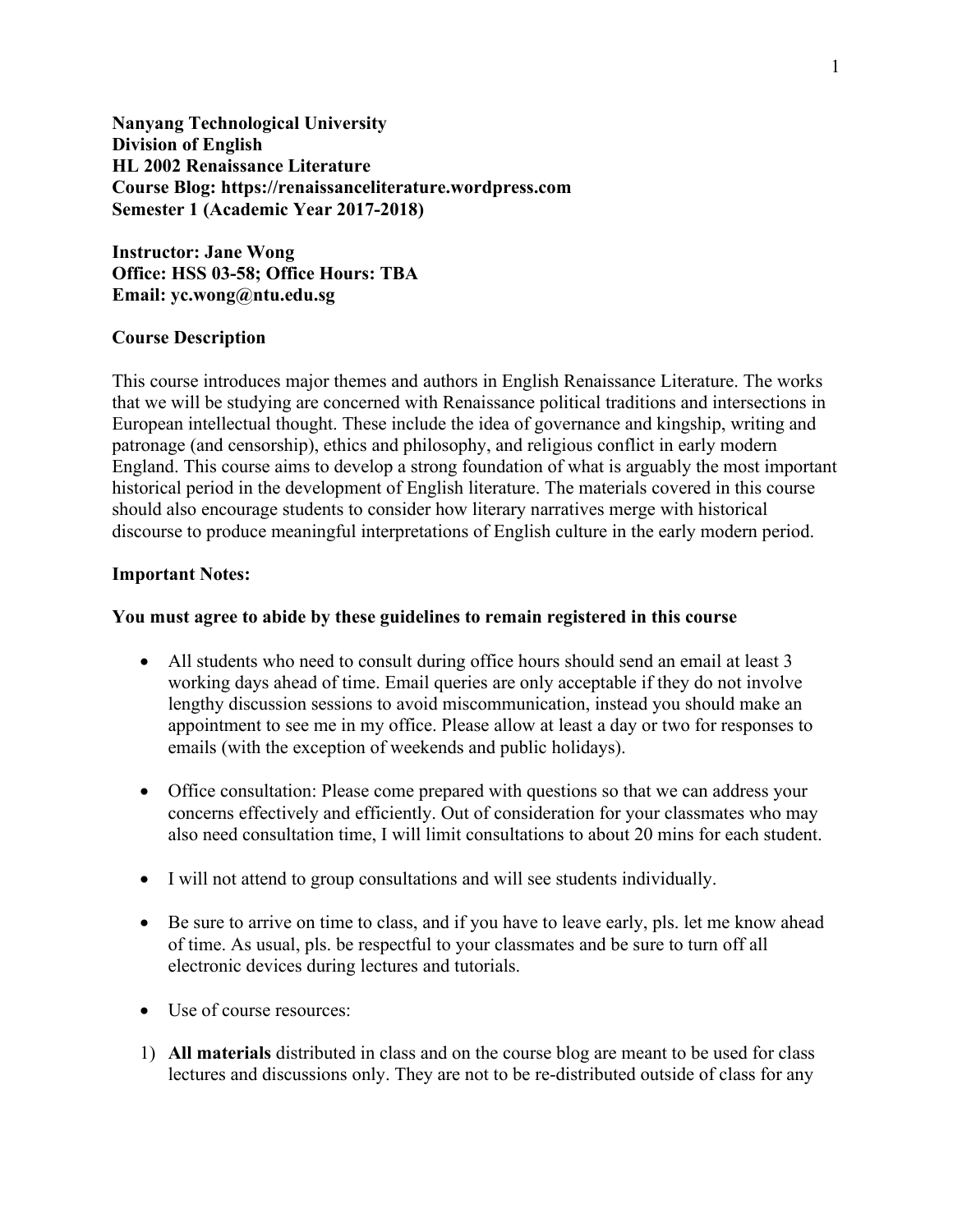other purposes. If you wish to use the materials for your assignments, you must cite them accordingly.

- 2) You are not allowed to record lectures in any form without permission from the instructors.
- If you are unable to attend class, it is your responsibility to check our course blog for updates or announcements that you may have missed.
- Late assignments: written assignments that are submitted late will receive a penalty of half a grade each day (including weekends and holidays); if I do not receive an assignment a week after it is due, you will receive a 0 for the essay.
- Absence in class: if you are absent on the day when an in-class writing assignment is due, you will not be able to make-up for this. Those who are absent for presentations will not have the opportunity to make-up their work in another group's presentation.
- Any attempt at plagiarism will be subjected to university disciplinary action.

| <b>Course Assessment</b>     |     |  |
|------------------------------|-----|--|
| Essay                        | 20% |  |
| Presentation & Participation | 20% |  |
| <b>Critical Review</b>       | 10% |  |
| Exam                         | 50% |  |

# **Required Texts:**

Kyd, Thomas. *The Spanish Tragedy.* ISBN: 978-1904271604

Shakespeare, William. *The History of King Lear: The Oxford Shakespeare The History of King Lear.* ISBN: 978-0199535828\*

Shakespeare, William. *Henry IV: Part Two* (Signet Classics). ISBN: 978-0451528537\*

Jonson, Ben. *Volpone: Ben Jonson* (Revels Student Editions MUP). ISBN: 978-0719051821

Spenser, Edmund. *The Faerie Queene, Books Three and Four (Bk. 3 & 4)* (Hackett)*.* ISBN: 978- 0872208551

Marlowe, Christopher. *Doctor Faustus* (Norton Critical Editions). ISBN: 978-0393977547

Milton, John. *Paradise Lost* (Hackett Classics)*.* ISBN: 978-0872207332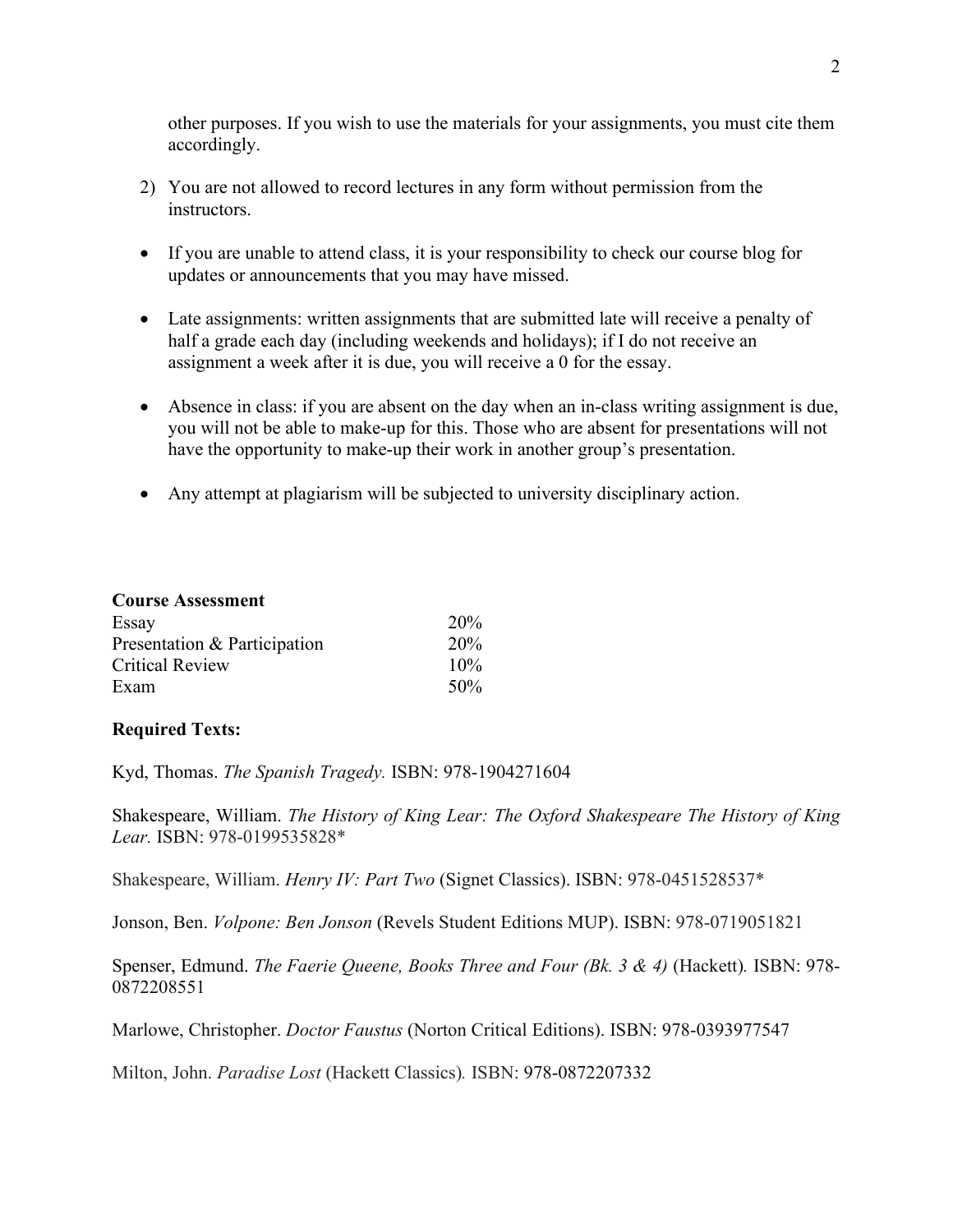Foxe, John. *Foxe's Book of Martyrs: Selected Narratives* (Oxford). ISBN: 978-0199236848

\*NOTE: If you are planning on taking HL 3030 Major Author: Shakespeare next term, you should purchase Shakespeare, William. *The Complete Pelican Shakespeare* (2002). ISBN: 978- 0141000589 instead of separate Shakespeare texts for this class. This text, however, has not been ordered (since it's for HL 3030). You will have to source your own copy if you decide to buy it.

| Week                                     | Topic                                                  | Deadlines     |
|------------------------------------------|--------------------------------------------------------|---------------|
| 1 Romance<br>16 Aug.                     | Introduction                                           |               |
| 2 Romance<br>23 Aug.                     | Excerpts from Edmund Spenser's Faerie<br>Queene Book 3 |               |
| 3 Ethics and<br>Philosophy<br>30 Aug     | Ben Jonson's Volpone                                   |               |
| 4 Ethics and<br>Philosophy<br>6 Sept.    | Christopher Marlowe's Dr. Faustus                      |               |
| 5 Governance and<br>Kingship<br>13 Sept. | Film (TBA).                                            | Abstracts due |
| 6 Governance and<br>Kingship<br>20 Sept. | William Shakespeare's Henry IV (II)                    |               |
| 7 Tragedy<br>27 Sept.                    | Thomas Kyd's The Spanish Tragedy                       |               |
| 8 Recess<br>4 Oct.                       | Recess                                                 |               |

# **Tentative Course Outline**